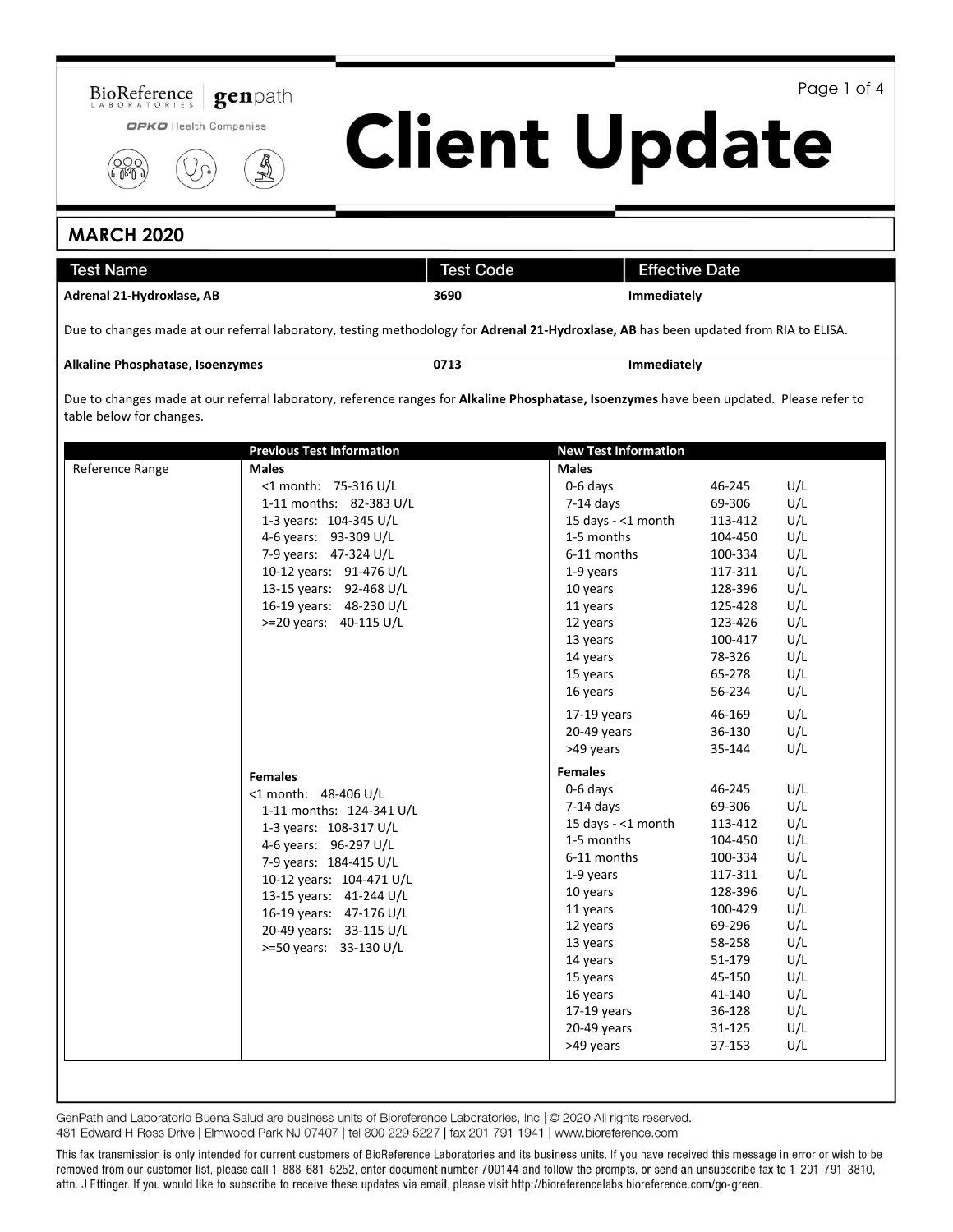

Page 2 of 4

# **Client Update**

## **MARCH 2020**

| <b>Test Name</b>                                    |                                                                                                                       | <b>Test Code</b>    | <b>Effective Date</b>                                                                                                                                                                                                                                                                                                                                                                                                                                                                                                                                                                                                                                                                                                           |
|-----------------------------------------------------|-----------------------------------------------------------------------------------------------------------------------|---------------------|---------------------------------------------------------------------------------------------------------------------------------------------------------------------------------------------------------------------------------------------------------------------------------------------------------------------------------------------------------------------------------------------------------------------------------------------------------------------------------------------------------------------------------------------------------------------------------------------------------------------------------------------------------------------------------------------------------------------------------|
| <b>Beta-Glucosidase, Leukocytes</b>                 |                                                                                                                       | 6262                | <b>Immediately</b>                                                                                                                                                                                                                                                                                                                                                                                                                                                                                                                                                                                                                                                                                                              |
| below for changes.                                  |                                                                                                                       |                     | Due to changes made at our referral laboratory, test information for Beta-Glucosidase, Leukocytes has been updated. Please refer to table                                                                                                                                                                                                                                                                                                                                                                                                                                                                                                                                                                                       |
|                                                     | <b>Previous Test Information</b>                                                                                      |                     | <b>New Test Information</b>                                                                                                                                                                                                                                                                                                                                                                                                                                                                                                                                                                                                                                                                                                     |
| Methodology                                         | Flourometric                                                                                                          |                     | Flow Injection Analysis-Tandem Mass Spectrometry                                                                                                                                                                                                                                                                                                                                                                                                                                                                                                                                                                                                                                                                                |
| Reference Range                                     | ≥ 8.7 nmoL/h/mg Prot                                                                                                  |                     | ≥ 3.53 nmoL/hour/mg protein                                                                                                                                                                                                                                                                                                                                                                                                                                                                                                                                                                                                                                                                                                     |
| Physician Attestation of<br><b>Informed Consent</b> | Not required                                                                                                          |                     | This germline genetic test requires physician attestation<br>that patient consent has been received if ordering<br>medical facility is located in AK, DE, FL, GA, IA, MA, MN,<br>NV, NJ, NY, OR, SD or VT or test is performed in MA.                                                                                                                                                                                                                                                                                                                                                                                                                                                                                           |
| Galectin-3                                          |                                                                                                                       | <b>B156</b>         | Immediately                                                                                                                                                                                                                                                                                                                                                                                                                                                                                                                                                                                                                                                                                                                     |
|                                                     | Due to changes made at our referral laboratory, Serum is now the only accepted specimen type for Galectin-3.          |                     |                                                                                                                                                                                                                                                                                                                                                                                                                                                                                                                                                                                                                                                                                                                                 |
| GenArray™ Molecular Karyotyping                     |                                                                                                                       | 5306                | April 1                                                                                                                                                                                                                                                                                                                                                                                                                                                                                                                                                                                                                                                                                                                         |
|                                                     |                                                                                                                       |                     | discontinued. This test, which can detect unbalanced gains and losses of genomic DNA in hematologic neoplasia, has been used as in the past as<br>a supplement to conventional cytogenetic karyotypic analysis. The advent and growth of NGS (Next Generation Sequencing) testing has<br>generally supplanted the utility of array CGH, typically provides more actionable information, and is included in the NCCN guidelines.                                                                                                                                                                                                                                                                                                 |
| <b>Prenatal Targeted Array</b>                      |                                                                                                                       | A583<br><b>B222</b> | March 2                                                                                                                                                                                                                                                                                                                                                                                                                                                                                                                                                                                                                                                                                                                         |
| <b>Prenatal Targeted Array (Reflex from FISH)</b>   |                                                                                                                       |                     |                                                                                                                                                                                                                                                                                                                                                                                                                                                                                                                                                                                                                                                                                                                                 |
| <b>Prenatal Targeted Array</b>                      | <b>Prenatal Targeted Array (Reflex from chromosomes)</b><br>A592<br>A583                                              |                     |                                                                                                                                                                                                                                                                                                                                                                                                                                                                                                                                                                                                                                                                                                                                 |
|                                                     |                                                                                                                       |                     |                                                                                                                                                                                                                                                                                                                                                                                                                                                                                                                                                                                                                                                                                                                                 |
|                                                     | The laboratory is switching platforms from Agilent 60k to Affymetrix CytoScan HD for Prenatal Targeted Array testing. |                     |                                                                                                                                                                                                                                                                                                                                                                                                                                                                                                                                                                                                                                                                                                                                 |
|                                                     |                                                                                                                       |                     | The Affymetrix ("Affy") array is more tolerant of suboptimal DNA which is more likely to be found in uncultured (direct) prenatal amniocentesis<br>and CVS specimens. We expect this to reduce the number of samples requiring culture and result in improved turnaround times.                                                                                                                                                                                                                                                                                                                                                                                                                                                 |
| be involved.                                        |                                                                                                                       |                     | The legacy platform provided 100 targeted regions to assess for microdeletions and microduplications, whereas the new Affy array targets<br>approximately 150 regions The Affy array has many more probes for copy number, and also more SNP probes for detection of regions of<br>homozygosity (ROH), but we will be analyzing the non-targeted region at a much lower resolution in order to decrease the number of variants of<br>unknown significance (VUS). We will still be reporting ROH only on chromosomes 6, 7, 11, 14, 15, and 20 as we have been doing on our prenatal<br>targeted array since those are the chromosomes where there are imprinted regions/genes and, therefore, where uniparental disomy (UPD) may |
|                                                     | It is appropriate to use the more general term "chromosomal microarray" or "CMA".                                     |                     | Note that the Affy technology is not array comparative genomic hybridization based, therefore we will no longer refer to this as an aCGH array.                                                                                                                                                                                                                                                                                                                                                                                                                                                                                                                                                                                 |
|                                                     | <b>Previous Test Information</b>                                                                                      |                     | <b>New Test Information</b>                                                                                                                                                                                                                                                                                                                                                                                                                                                                                                                                                                                                                                                                                                     |
| Methodology                                         | Agilent 60k CGH array                                                                                                 |                     | Affymetrix CytoScan HD array with intentionally                                                                                                                                                                                                                                                                                                                                                                                                                                                                                                                                                                                                                                                                                 |
|                                                     |                                                                                                                       |                     | reduced detection in the non-targeted regions                                                                                                                                                                                                                                                                                                                                                                                                                                                                                                                                                                                                                                                                                   |
| Reference Range                                     | At least 3 probes with increased probe density in                                                                     |                     | At least 25kb deletion and 50kb duplications in                                                                                                                                                                                                                                                                                                                                                                                                                                                                                                                                                                                                                                                                                 |
|                                                     | clinically relevant regions and sparse probe density                                                                  |                     | targeted regions; at least 1 Mb deletions and 2 Mb                                                                                                                                                                                                                                                                                                                                                                                                                                                                                                                                                                                                                                                                              |

GenPath and Laboratorio Buena Salud are business units of Bioreference Laboratories, Inc | @ 2020 All rights reserved. 481 Edward H Ross Drive | Elmwood Park NJ 07407 | tel 800 229 5227 | fax 201 791 1941 | www.bioreference.com

in the rest of the genome

This fax transmission is only intended for current customers of BioReference Laboratories and its business units. If you have received this message in error or wish to be removed from our customer list, please call 1-888-681-5252, enter document number 700144 and follow the prompts, or send an unsubscribe fax to 1-201-791-3810, attn. J Ettinger. If you would like to subscribe to receive these updates via email, please visit http://bioreferencelabs.bioreference.com/go-green.

duplications in non-targeted regions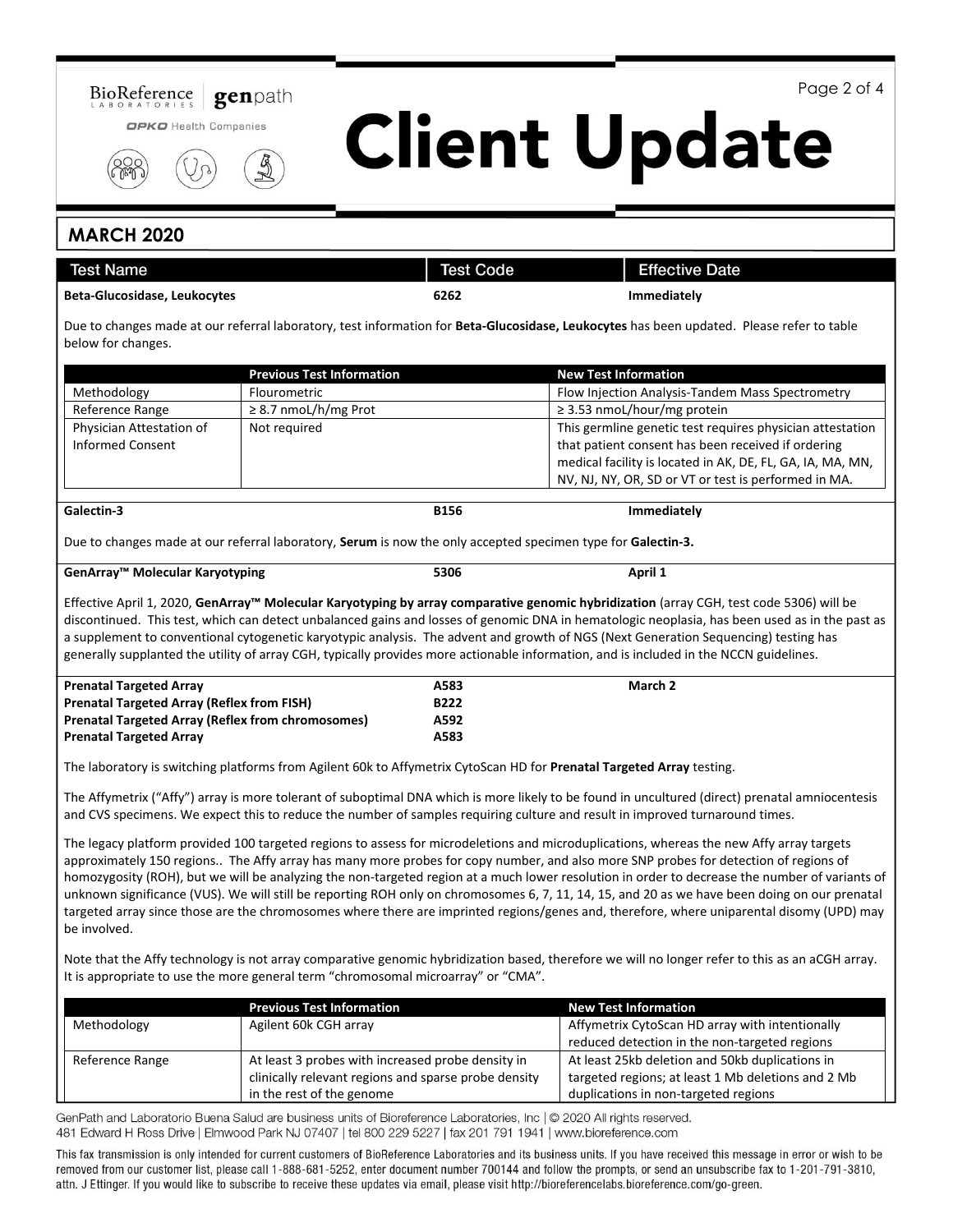

Page 3 of 4

# **Client Update**

### **MARCH 2020**

| Test Name                                           | <b>Test Code</b> | <b>Effective Date</b> |
|-----------------------------------------------------|------------------|-----------------------|
| <b>Prenatal Whole Genome Chromosomal Microarray</b> | A591             | March 2               |

The laboratory is switching platforms from Agilent 180k to Affymetrix CytoScan HD for **Prenatal Whole Genome Chromosomal Microarray**. The Affymetrix ("Affy") array is more tolerant of suboptimal DNA such as is found in amniotic fluid, CVS and products of conception (POC) specimens. We expect this to permit us to optimize our chances of getting an array result without having to perform cell culture first for prenatal or POC specimens, thereby eventually reducing turnaround time. Furthermore, for low DNA concentration specimens, this array will maximize the chance at achieving a result.

The Affy array has many more probes for copy number (1.9 million vs 114,000) and also more SNP probes (750,000 vs 40,000) for detection of regions of homozygosity (ROH). We will report deletions that are at least 25kb and include at least 25 probes, and duplications that are at least 50 kb and include at least 50 probes. Similar to what we have been doing, autosomal ROH will be reported when there is at least one region of homozygosty of >10 Mb or when there are two regions that are at least 8 Mb. Only ROH calls >5 Mb are included in the report.

Note that the Affy technology is not array comparative genomic hybridization based, so we will no longer refer to this as an aCGH array. It is appropriate to use the more general term "chromosomal microarray" or "CMA". Also, this is the same array and reporting parameters that we will be using for postnatal specimens. Since more than 50% of our postnatal specimens are buccals which provide low quality, low concentration DNA, we expect the Affy array to handle this specimen type better than the Agilent array resulting in fewer repeats and eventually better TAT on our postnatal samples as well.

|                 | <b>Previous Test Information</b>                                                                         | <b>New Test Information</b>                            |
|-----------------|----------------------------------------------------------------------------------------------------------|--------------------------------------------------------|
| Methodology     | Agilent 180k CGH array                                                                                   | Affymetrix CytoScan HD array                           |
| Reference Range | At least 25kb including at least 25 probes for deletions<br>At least 25kb deletion and 50kb duplications |                                                        |
|                 |                                                                                                          | and 50kb including at least 50 probes for duplications |

### **REGIONAL UPDATE - INR 1112 February 13**

Due to reagent changes, the reference range for Normal Non-Medicated Patients for INR has been updated when performed at our Elmwood Park, NJ laboratory location.

|                                            | —<br>Previous <sup>-</sup><br>__<br>est Information | .<br><b>New</b><br>t Information<br>$-1$ $-1$ $-1$ |
|--------------------------------------------|-----------------------------------------------------|----------------------------------------------------|
| D <sub>o</sub><br>Range<br>erence :<br>ĸe. | $-1.09$<br>റി<br>J.OZ-                              | $\sim$<br>$0.80-7$<br>≀∪،⊥                         |
|                                            |                                                     |                                                    |

### **REMINDER - 4Kscore Test J148, J264 and K135 Immediately**

The final Local Coverage Determination (LCD) from the Medicare MAC for the 4Kscore® Test, Novitas, is now effective. Please be reminded that the LCD includes defined coverage criteria from Medicare, including required documentation of Shared Decision Making prior to ordering the 4Kscore Test. Full text of the final LCD can be found a[t http://bit.ly/4KscoreLCD.](http://bit.ly/4KscoreLCD)

The 4Kscore Test requisition form was modified to support the updated coverage criteria and is now the only requisition form that can be used to place an order for the 4Kscore Test. If documentation is **INCOMPLETE**, results may be delayed. In cases where complete documentation is not received by the lab following communication with your office, the test may be cancelled after a holding period.

Summary of Changes:

- 1. BOTH provider and patient signatures, legible names, and dates attesting to Shared Decision Making are required when ordering the 4Kscore Test, and must be sent to the laboratory.
- 2. ALL questions in the Prostate Cancer Risk Evaluation section of the requisition form MUST BE COMPLETED.
- 3. A COPY of the completed test requisition with Shared Decision Making should be retained in the patient's medical record.

Your Account Executive can provide you with additional details and information as needed. If you have any further questions, please call our 4Kscore Customer Service team at **833-4KSCORE (833-457-2673)** or visit our website at [https://www.4kscore.com/.](https://www.4kscore.com/)

GenPath and Laboratorio Buena Salud are business units of Bioreference Laboratories, Inc | © 2020 All rights reserved. 481 Edward H Ross Drive | Elmwood Park NJ 07407 | tel 800 229 5227 | fax 201 791 1941 | www.bioreference.com

This fax transmission is only intended for current customers of BioReference Laboratories and its business units. If you have received this message in error or wish to be removed from our customer list, please call 1-888-681-5252, enter document number 700144 and follow the prompts, or send an unsubscribe fax to 1-201-791-3810, attn. J Ettinger. If you would like to subscribe to receive these updates via email, please visit http://bioreferencelabs.bioreference.com/go-green.